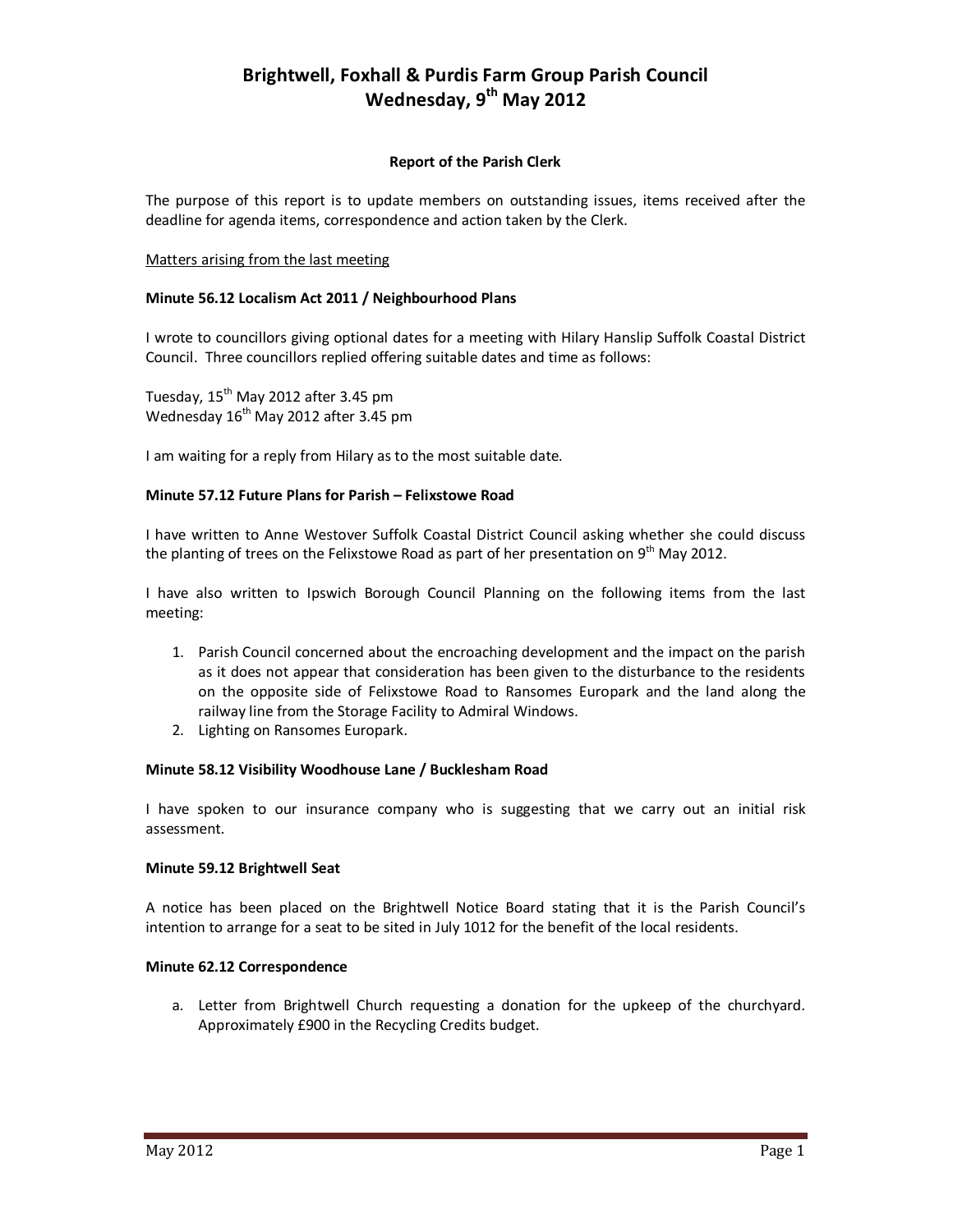#### **Minute 65.12 Members Questions to the Chairman**

b. Cllr Day stated at the last meeting that he has been in contact with SCC concerning the Felixstowe Road Service Road parking who had stated that this matter had not been taken any further. The Clerk was asked to send a copy of our response to Andrew Pearce at SCC Phoenix House. Andrew Pearce did not reply and I have sent another copy of my original email asking for a response before our meeting.

Since the last meeting I have also received an email from PC Paul Smith stating that he had received a complaint from Neil Goldie who lives in the service road complaining about the parking stating he was finding it difficult to negotiate out of his drive. I have emailed Neil stating that the Parish Council are working towards a solution to this problem. PC Paul Smith and PCSO Andi Hillman are both monitoring the situation.

In addition, the Parish Council have also received a complaint via Cllr Day from Mr Capasso who also lives opposite John Banks about the level of night time lighting that the garage have now switched on and it is shining directly into his bedroom windows resulting in lack of sleep, etc.

#### Orwell Country Park

The travellers which were camped in the car park at Orwell Country Park have now vacated the site. We have no information as to where the travellers have moved to.

#### Scrutiny of Housing Provision within Suffolk Coastal District Council

An email was received from Phillip Dunnett Chairman to the Scrutiny Committee asking whether the Parish Council have any views about the housing situation in Suffolk Coastal. The details of the email are as follows:

"The Council's Scrutiny Committee is to conduct a review of Housing provision in the District and we would like to know what you think.

We will also hear evidence from Housing Associations and their tenants, from developers, local housing charities and the Council's Housing Team. But we want to start by asking you – the representatives of our local communities – for your thoughts and experiences regarding Housing in the District and how things could be improved.

The response form enclosed with this letter lists the aspects of Housing that we intend to review. Please tick those that you think are of most concern to your community and indicate whether you are satisfied or dissatisfied with the current situation.

There is also a space for you to add further explanation/comment or to suggest any other housing issue that you think we may have overlooked. If you have lots to say – and we hope you do – by all means continue on a separate sheet.

Finally we have asked a few straightforward questions about housing need and empty homes in your parish.

When we take evidence in public later this year we intend to invite a cross section of town/parish councils with views to express to come along and talk to us directly. This worked very well with our last major review – into Planning – and has helped the council to improve that service as a result. It is our hope and expectation that this review will do the same.